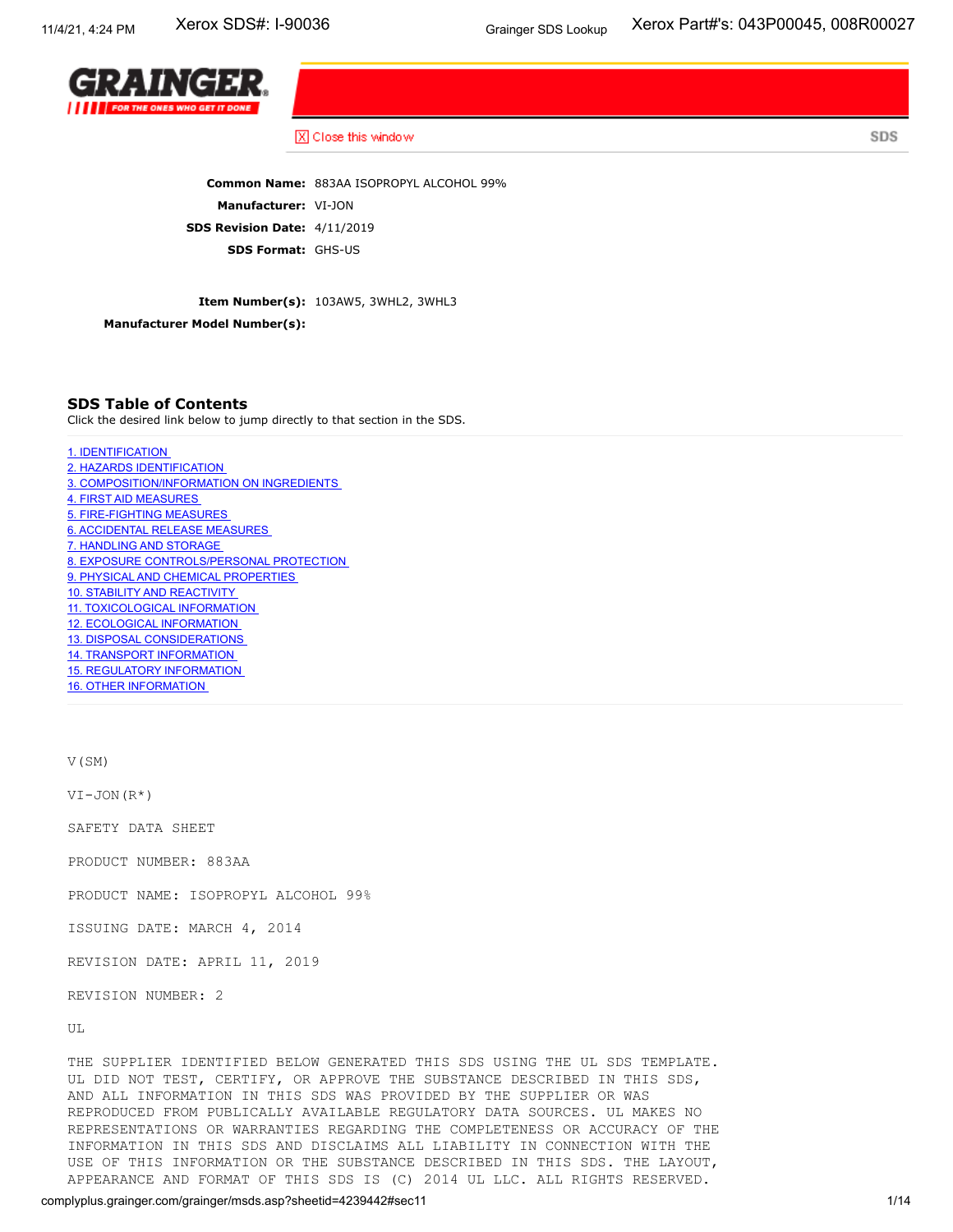# <span id="page-1-0"></span>**1. IDENTIFICATION**

PRODUCT IDENTIFIER: PRODUCT NAME: 883AA ISOPROPYL ALCOHOL 99%

OTHER MEANS OF IDENTIFICATION: PRODUCT CODE(S): N/A

RECOMMENDED USE OF THE CHEMICAL AND RESTRICTIONS ON USE: RECOMMENDED USE: FIRST-AID RESTRICTIONS ON USE: USE ONLY AS DIRECTED.

DETAILS OF THE SUPPLIER OF THE SAFETY DATA SHEET: SUPPLIER NAME: VI-JON INC.

SUPPLIER ADDRESS: VI-JON INC. 8800 PAGE AVENUE SAINT LOUIS, MO 63114 US

SUPPLIER PHONE NUMBER: PHONE: 314-427-1000 (M-F 8AM-4PM CST) FAX: 3144271010

SUPPLIER EMAIL: INFO@VIJON.COM

EMERGENCY TELEPHONE NUMBER: CHEMTREC: 1-800-424-9300 (24-HOUR)

# <span id="page-1-1"></span>**2. HAZARDS IDENTIFICATION**

CLASSIFICATION: ACUTE TOXICITY - ORAL: CATEGORY 4 SERIOUS EYE DAMAGE/EYE IRRITATION: CATEGORY 2A SPECIFIC TARGET ORGAN TOXICITY (SINGLE EXPOSURE): CATEGORY 3 FLAMMABLE LIQUIDS: CATEGORY 2

APPEARANCE: CLEAR, COLORLESS, WATER-THIN LIQUID

PHYSICAL STATE: WATER-THIN LIQUID

ODOR: ALCOHOL

GHS LABEL ELEMENTS, INCLUDING PRECAUTIONARY STATEMENTS:

DANGER:

HAZARD STATEMENTS: HARMFUL IF SWALLOWED CAUSES SERIOUS EYE IRRITATION MAY CAUSE DROWSINESS OR DIZZINESS HIGHLY FLAMMABLE LIQUID AND VAPOR

EXCLAMATION MARK FLAME

PRECAUTIONARY STATEMENTS - PREVENTION: WASH FACE, HANDS AND ANY EXPOSED SKIN THOROUGHLY AFTER HANDLING

DO NOT EAT, DRINK OR SMOKE WHEN USING THIS PRODUCT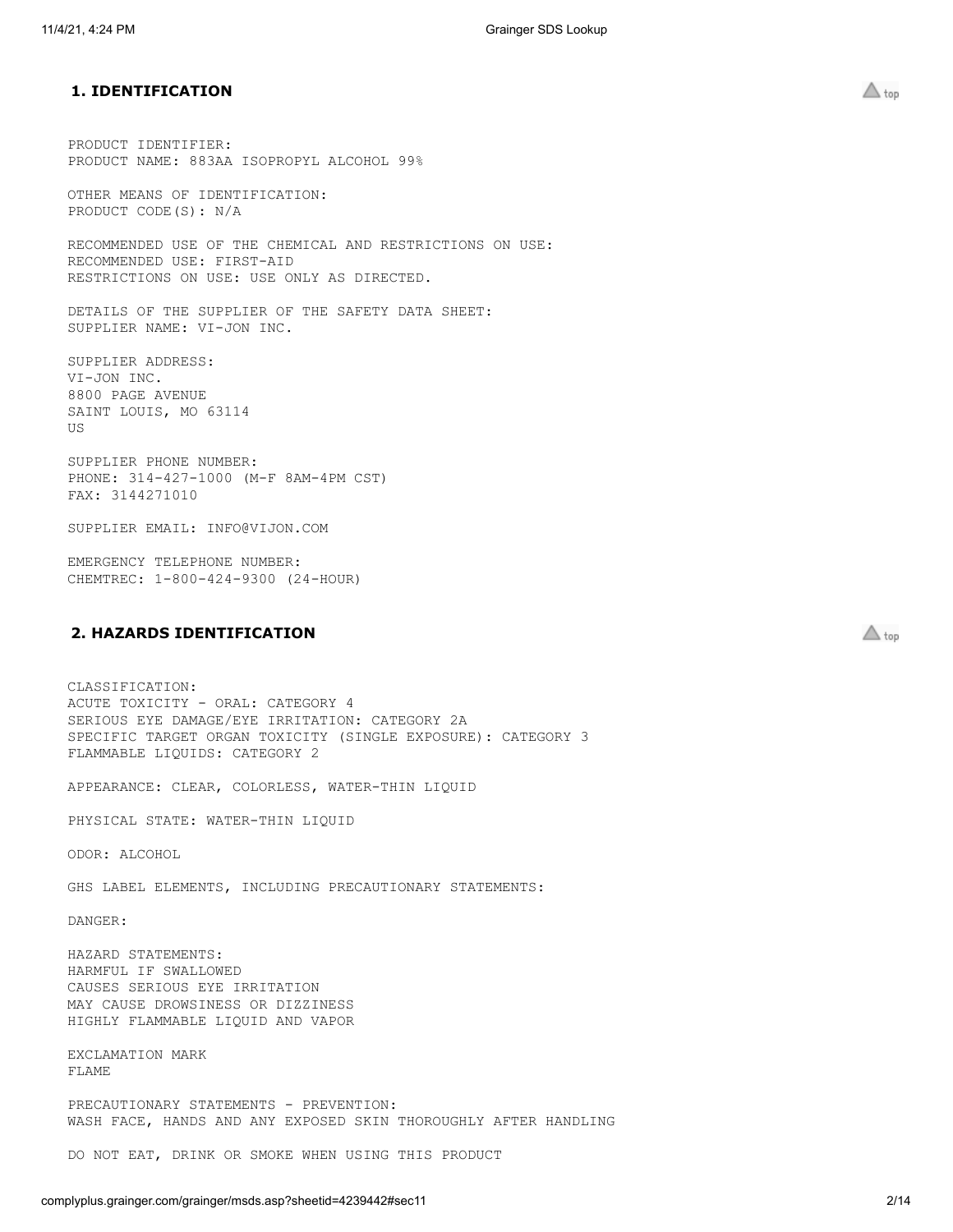WEAR PROTECTIVE GLOVES/PROTECTIVE CLOTHING/EYE PROTECTION/FACE PROTECTION

AVOID BREATHING DUST/FUME/GAS/MIST/VAPORS/SPRAY

USE ONLY OUTDOORS OR IN A WELL-VENTILATED AREA

KEEP AWAY FROM HEAT, HOT SURFACES, SPARKS, OPEN FLAMES AND OTHER IGNITION SOURCES. NO SMOKING

KEEP CONTAINER TIGHTLY CLOSED

GROUND/BOND CONTAINER AND RECEIVING EQUIPMENT

USE ONLY NON-SPARKING TOOLS

TAKE PRECAUTIONARY MEASURES AGAINST STATIC DISCHARGE

USE EXPLOSION-PROOF ELECTRICAL/VENTILATING/LIGHTING/EQUIPMENT

KEEP COOL

EYES:

IF IN EYES: RINSE CAUTIOUSLY WITH WATER FOR SEVERAL MINUTES. REMOVE CONTACT LENSES, IF PRESENT AND EASY TO DO. CONTINUE RINSING

IF EYE IRRITATION PERSISTS: GET MEDICAL ADVICE/ATTENTION

SKIN:

IF ON SKIN (OR HAIR): REMOVE/TAKE OFF IMMEDIATELY ALL CONTAMINATED CLOTHING. RINSE SKIN WITH WATER/SHOWER

INHALATION:

IF INHALED: REMOVE VICTIM TO FRESH AIR AND KEEP AT REST IN A POSITION COMFORTABLE FOR BREATHING

CALL A POISON CENTER OR DOCTOR/PHYSICIAN IF YOU FEEL UNWELL

INGESTION:

IF SWALLOWED: CALL A POISON CENTER OR DOCTOR/PHYSICIAN IF YOU FEEL UNWELL

RINSE MOUTH

FIRE: IN CASE OF FIRE: USE CO2, DRY CHEMICAL, OR FOAM FOR EXTINCTION

PRECAUTIONARY STATEMENTS - STORAGE: STORE IN A WELL-VENTILATED PLACE. KEEP CONTAINER TIGHTLY CLOSED STORE LOCKED UP

PRECAUTIONARY STATEMENTS - DISPOSAL: DISPOSE OF CONTENTS/CONTAINER TO AN APPROVED WASTE DISPOSAL PLANT

OTHER INFORMATION: MAY BE HARMFUL IF SWALLOWED. MAY BE HARMFUL IN CONTACT WITH SKIN. MAY BE HARMFUL IF INHALED.

UNKNOWN ACUTE TOXICITY: 99% OF THE MIXTURE CONSISTS OF INGREDIENT(S) OF UNKNOWN TOXICITY

0% OF THE MIXTURE CONSISTS OF INGREDIENT(S) OF UNKNOWN ACUTE ORAL TOXICITY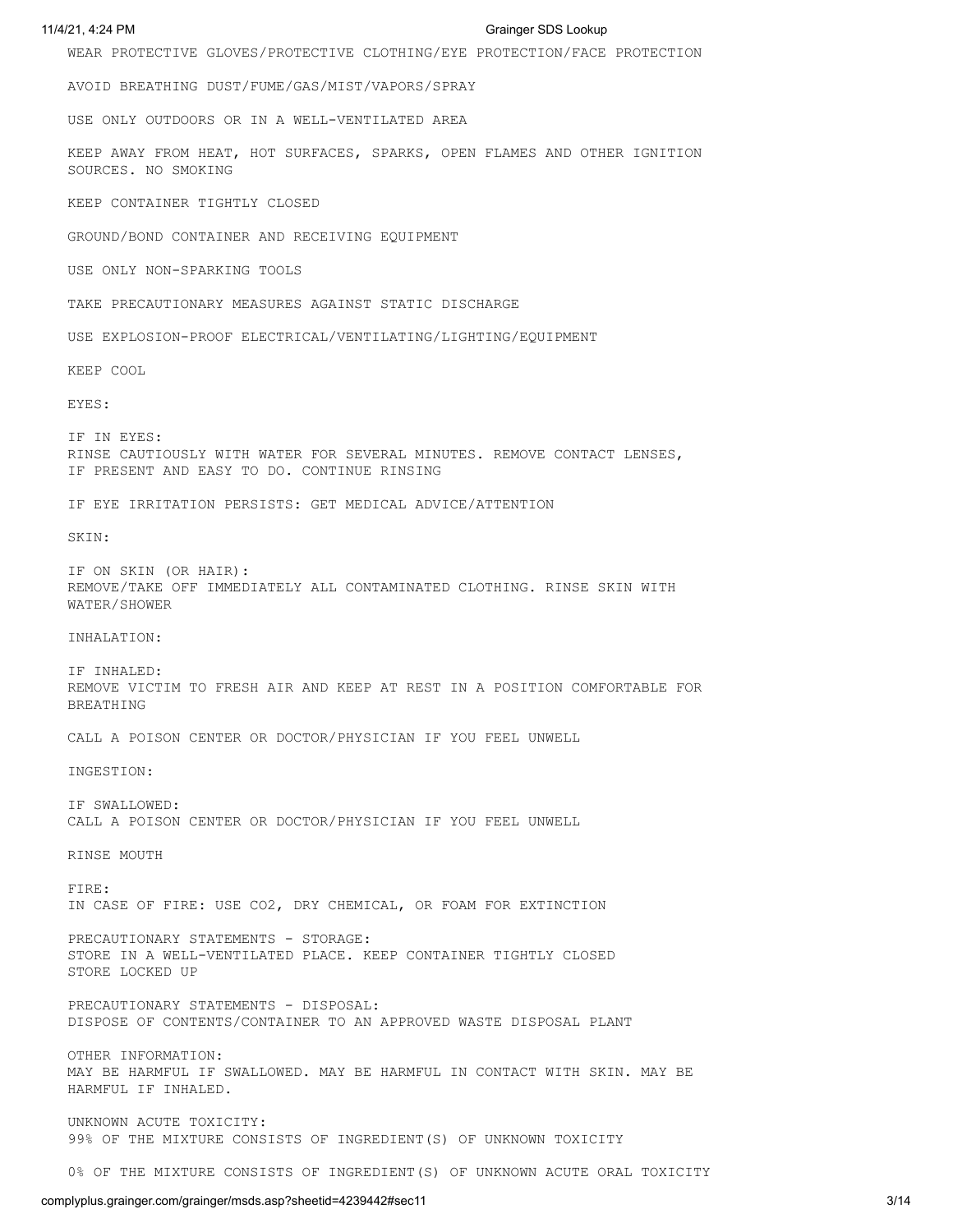0% OF THE MIXTURE CONSISTS OF INGREDIENT(S) OF UNKNOWN ACUTE DERMAL TOXICITY

99% OF THE MIXTURE CONSISTS OF INGREDIENT(S) OF UNKNOWN ACUTE INHALATION TOXICITY (GAS)

99% OF THE MIXTURE CONSISTS OF INGREDIENT(S) OF UNKNOWN ACUTE INHALATION TOXICITY (VAPOR)

0% OF THE MIXTURE CONSISTS OF INGREDIENT(S) OF UNKNOWN ACUTE INHALATION TOXICITY (DUST/MIST)

# <span id="page-3-0"></span>**3. COMPOSITION/INFORMATION ON INGREDIENTS**

 $\triangle$  top

SUBSTANCE: NOT APPLICABLE.

MIXTURE:

| CHEMICAL NAME                         | CAS-NO                 | $WEICHT-8$             | HAZARDOUS MATERIAL<br>INFORMATION REVIEW<br>ACT REGISTRY NUMBER<br>(HMIRA REGISTRY #) | DATE HMIRA<br>FILED AND DATE<br>EXEMPTION<br>GRANTED (IF<br>APPLICABLE) |
|---------------------------------------|------------------------|------------------------|---------------------------------------------------------------------------------------|-------------------------------------------------------------------------|
| ISOPROPYL<br>ALCOHOL 99%<br>BY VOLUME |                        | $67 - 63 - 0$ 50 - 100 |                                                                                       |                                                                         |
| WATER                                 | $7732 - 18 - 5$ 0 - 10 |                        | XX-XXX-XXXX                                                                           | FILED:<br>02/17/2016                                                    |

GRANTED: 02/17/20161

# <span id="page-3-1"></span>**4. FIRST AID MEASURES**

 $\triangle$  top

FIRST AID MEASURES:

GENERAL ADVICE: SHOW THIS SAFETY DATA SHEET TO THE DOCTOR IN ATTENDANCE.

INHALATION: REMOVE TO FRESH AIR. IF EXPOSED OR CONCERNED: GET MEDICAL ADVICE/ATTENTION.

EYE CONTACT: RINSE IMMEDIATELY WITH PLENTY OF WATER, ALSO UNDER THE EYELIDS, FOR AT LEAST 15 MINUTES. KEEP EYE WIDE OPEN WHILE RINSING. DO NOT RUB AFFECTED AREA. REMOVE CONTACT LENSES, IF PRESENT AND EASY TO DO. CONTINUE RINSING. GET MEDICAL ATTENTION IF IRRITATION DEVELOPS AND PERSISTS.

SKIN CONTACT: WASH OFF IMMEDIATELY WITH SOAP AND PLENTY OF WATER WHILE REMOVING ALL CONTAMINATED CLOTHES AND SHOES.

INGESTION: DO NOT INDUCE VOMITING. CLEAN MOUTH WITH WATER AND DRINK AFTERWARDS PLENTY OF WATER. NEVER GIVE ANYTHING BY MOUTH TO AN UNCONSCIOUS PERSON. CALL A PHYSICIAN.

SELF-PROTECTION OF THE FIRST AIDER: REMOVE ALL SOURCES OF IGNITION. ENSURE THAT MEDICAL PERSONNEL ARE AWARE OF THE MATERIAL(S) INVOLVED, TAKE PRECAUTIONS TO PROTECT THEMSELVES AND PREVENT SPREAD OF CONTAMINATION. USE PERSONAL PROTECTIVE EQUIPMENT AS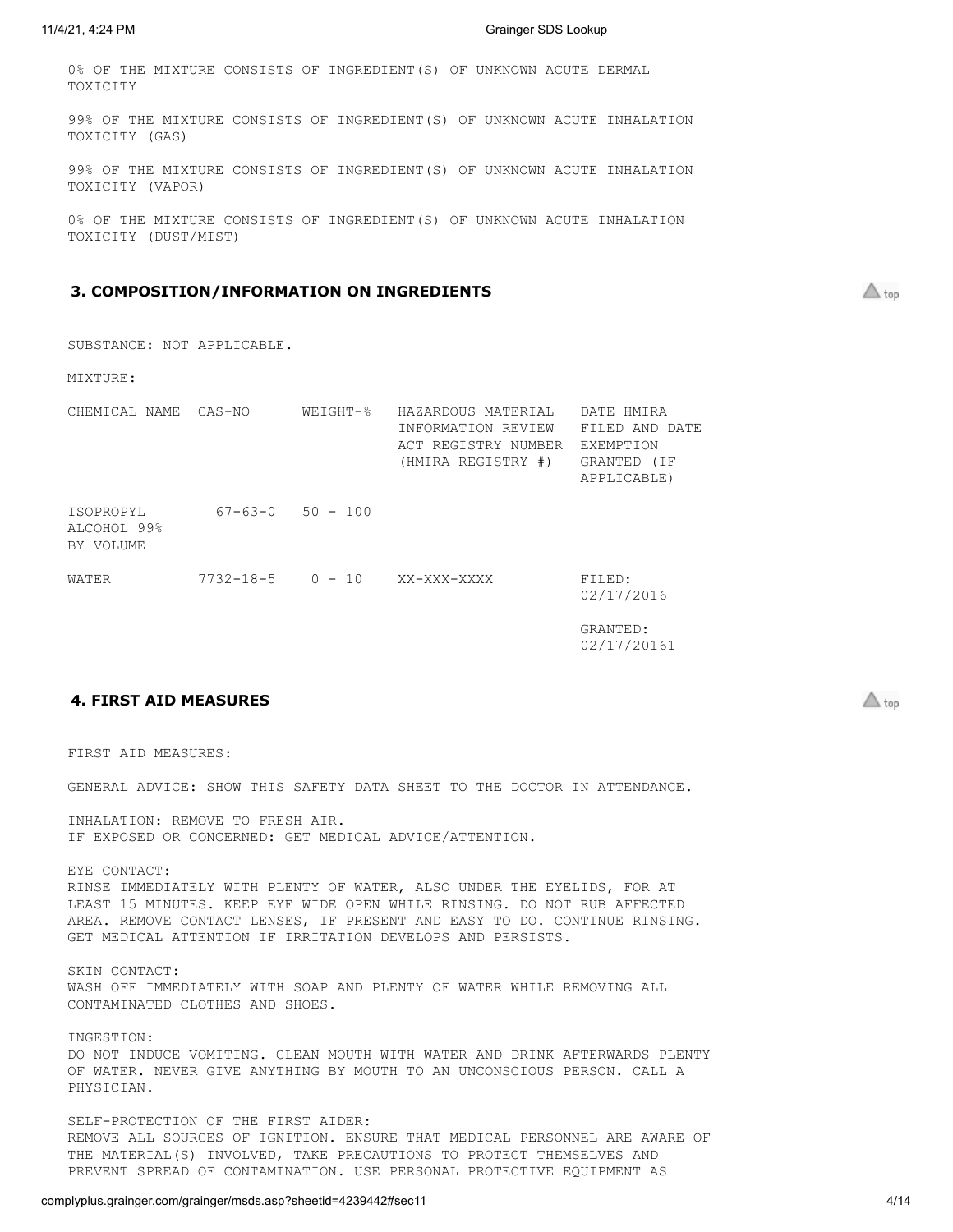REQUIRED. SEE SECTION 8 FOR MORE INFORMATION. AVOID CONTACT WITH SKIN, EYES OR CLOTHING.

MOST IMPORTANT SYMPTOMS AND EFFECTS, BOTH ACUTE AND DELAYED:

SYMPTOMS: BURNING SENSATION. INHALATION OF HIGH VAPOR CONCENTRATIONS MAY CAUSE SYMPTOMS LIKE HEADACHE, DIZZINESS, TIREDNESS, NAUSEA AND VOMITING.

INDICATION OF ANY IMMEDIATE MEDICAL ATTENTION AND SPECIAL TREATMENT NEEDED:

NOTE TO PHYSICIANS: TREAT SYMPTOMATICALLY.

# <span id="page-4-0"></span>**5. FIRE-FIGHTING MEASURES**

SUITABLE EXTINGUISHING MEDIA: DRY CHEMICAL. CARBON DIOXIDE (CO2). WATER SPRAY. ALCOHOL RESISTANT FOAM.

UNSUITABLE EXTINGUISHING MEDIA: CAUTION: USE OF WATER SPRAY WHEN FIGHTING FIRE MAY BE INEFFICIENT.

SPECIFIC HAZARDS ARISING FROM THE CHEMICAL: RISK OF IGNITION. KEEP PRODUCT AND EMPTY CONTAINER AWAY FROM HEAT AND SOURCES OF IGNITION. IN THE EVENT OF FIRE, COOL TANKS WITH WATER SPRAY. FIRE RESIDUES AND CONTAMINATED FIRE EXTINGUISHING WATER MUST BE DISPOSED OF IN ACCORDANCE WITH LOCAL REGULATIONS.

HAZARDOUS COMBUSTION PRODUCTS: CARBON OXIDES.

EXPLOSION DATA: SENSITIVITY TO MECHANICAL IMPACT: NONE. SENSITIVITY TO STATIC DISCHARGE: YES.

SPECIAL PROTECTIVE EQUIPMENT FOR FIRE-FIGHTERS: FIREFIGHTERS SHOULD WEAR SELF-CONTAINED BREATHING APPARATUS AND FULL FIREFIGHTING TURNOUT GEAR. USE PERSONAL PROTECTION EQUIPMENT.

## <span id="page-4-1"></span>**6. ACCIDENTAL RELEASE MEASURES**

PERSONAL PRECAUTIONS, PROTECTIVE EQUIPMENT AND EMERGENCY PROCEDURES:

PERSONAL PRECAUTIONS:

EVACUATE PERSONNEL TO SAFE AREAS. USE PERSONAL PROTECTIVE EQUIPMENT AS REQUIRED. SEE SECTION 8 FOR MORE INFORMATION. AVOID CONTACT WITH SKIN, EYES OR CLOTHING. ENSURE ADEQUATE VENTILATION. KEEP PEOPLE AWAY FROM AND UPWIND OF SPILL/LEAK. ELIMINATE ALL IGNITION SOURCES (NO SMOKING, FLARES, SPARKS OR FLAMES IN IMMEDIATE AREA). PAY ATTENTION TO FLASHBACK. TAKE PRECAUTIONARY MEASURES AGAINST STATIC DISCHARGES. ALL EQUIPMENT USED WHEN HANDLING THE PRODUCT MUST BE GROUNDED. DO NOT TOUCH OR WALK THROUGH SPILLED MATERIAL.

OTHER INFORMATION: VENTILATE THE AREA. REFER TO PROTECTIVE MEASURES LISTED IN SECTIONS 7 AND 8.

METHODS AND MATERIAL FOR CONTAINMENT AND CLEANING UP:

## METHODS FOR CONTAINMENT:

STOP LEAK IF YOU CAN DO IT WITHOUT RISK. DO NOT TOUCH OR WALK THROUGH SPILLED MATERIAL. A VAPOR SUPPRESSING FOAM MAY BE USED TO REDUCE VAPORS. DIKE FAR AHEAD OF SPILL TO COLLECT RUNOFF WATER. KEEP OUT OF DRAINS, SEWERS, DITCHES AND WATERWAYS. ABSORB WITH EARTH, SAND OR OTHER NON-COMBUSTIBLE MATERIAL AND TRANSFER TO CONTAINERS FOR LATER DISPOSAL.

 $\triangle$  top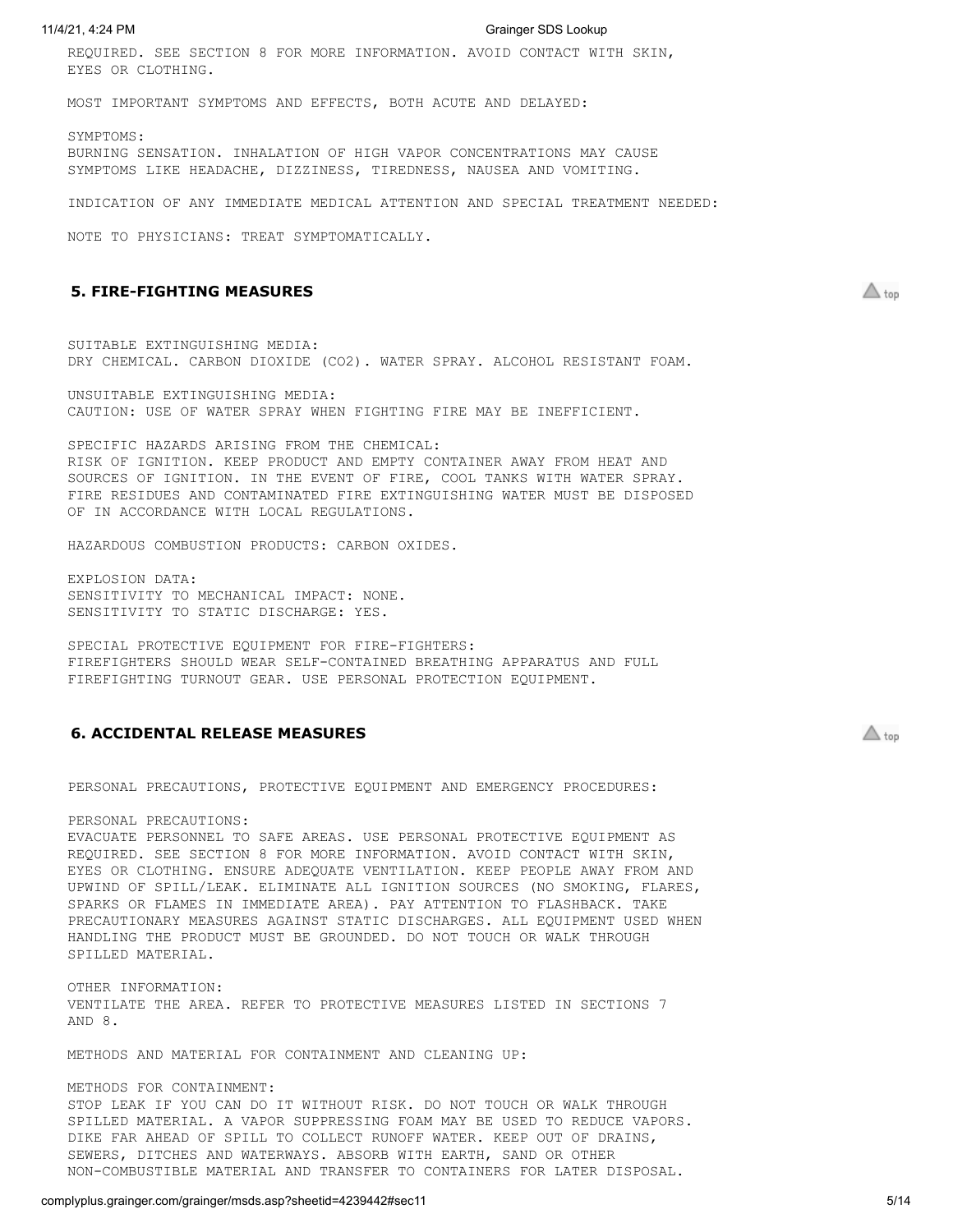METHODS FOR CLEANING UP: TAKE PRECAUTIONARY MEASURES AGAINST STATIC DISCHARGES. DAM UP. SOAK UP WITH INERT ABSORBENT MATERIAL. PICK UP AND TRANSFER TO PROPERLY LABELED CONTAINERS

# <span id="page-5-0"></span>**7. HANDLING AND STORAGE**

PRECAUTIONS FOR SAFE HANDLING:

ADVICE ON SAFE HANDLING:

USE PERSONAL PROTECTION EQUIPMENT. AVOID BREATHING VAPORS OR MISTS. KEEP AWAY FROM HEAT, HOT SURFACES, SPARKS, OPEN FLAMES AND OTHER IGNITION SOURCES. NO SMOKING. USE GROUNDING AND BONDING CONNECTION WHEN TRANSFERRING THIS MATERIAL TO PREVENT STATIC DISCHARGE, FIRE OR EXPLOSION. USE WITH LOCAL EXHAUST VENTILATION. USE SPARK-PROOF TOOLS AND EXPLOSION-PROOF EQUIPMENT. KEEP IN AN AREA EQUIPPED WITH SPRINKLERS. USE ACCORDING TO PACKAGE LABEL INSTRUCTIONS. HANDLE IN ACCORDANCE WITH GOOD INDUSTRIAL HYGIENE AND SAFETY PRACTICE. AVOID CONTACT WITH SKIN, EYES OR CLOTHING. DO NOT EAT, DRINK OR SMOKE WHEN USING THIS PRODUCT. IN CASE OF INSUFFICIENT VENTILATION, WEAR SUITABLE RESPIRATORY EQUIPMENT.

CONDITIONS FOR SAFE STORAGE, INCLUDING ANY INCOMPATIBILITIES:

## STORAGE CONDITIONS:

KEEP CONTAINERS TIGHTLY CLOSED IN A DRY, COOL AND WELL-VENTILATED PLACE. KEEP AWAY FROM HEAT, SPARKS, FLAME AND OTHER SOURCES OF IGNITION (I.E., PILOT LIGHTS, ELECTRIC MOTORS AND STATIC ELECTRICITY). KEEP IN PROPERLY LABELED CONTAINERS. DO NOT STORE NEAR COMBUSTIBLE MATERIALS. KEEP IN AN AREA EQUIPPED WITH SPRINKLERS. STORE IN ACCORDANCE WITH THE PARTICULAR NATIONAL REGULATIONS. STORE IN ACCORDANCE WITH LOCAL REGULATIONS. KEEP OUT OF THE REACH OF CHILDREN.

# <span id="page-5-1"></span>**8. EXPOSURE CONTROLS/PERSONAL PROTECTION**

CONTROL PARAMETERS:

EXPOSURE LIMITS: THERE IS NO EXPOSURE DATA PERTAINING TO THE PRODUCT. THIS SECTION REFLECTS EXPOSURE DATA PERTAINING TO INDIVIDUAL INGREDIENTS.

| CHEMICAL NAME                                                 | ACGIH TLV    | OSHA PEL                       |                               | NIOSH IDLH   |                  |  |
|---------------------------------------------------------------|--------------|--------------------------------|-------------------------------|--------------|------------------|--|
| ISOPROPYL ALCOHOL STEL: 400 PPM TWA: 400 PPM<br>99% BY VOLUME | TWA: 200 PPM |                                |                               | IDLH:        | 2000 PPM 10% LEL |  |
| $67 - 63 - 0$                                                 |              | TWA: 980 MG/M3                 |                               |              | TWA: 980 MG/M3   |  |
|                                                               |              | (VACATED) TWA:<br>400 PPM      |                               | TWA: 400 PPM |                  |  |
|                                                               |              | (VACATED) TWA:                 |                               |              | STEL: 500 PPM    |  |
|                                                               |              | 980 MG/M3                      |                               |              | STEL: 1225 MG/M3 |  |
|                                                               |              | (VACATED) STEL:<br>500 PPM     |                               |              |                  |  |
|                                                               |              | (VACATED) STEL:<br>1225 MG/M3  |                               |              |                  |  |
| CHEMICAL NAME                                                 | ALBERTA      | BRITISH COLUMBIA ONTARIO TWAEV |                               |              | OUEBEC           |  |
| ISOPROPYL ALCOHOL TWA:<br>99% BY VOLUME                       | 200 PPM      | TWA: 200 PPM<br>STEL: 400 PPM  | TWA: 200 PPM<br>STEL: 400 PPM |              | TWA:<br>400 PPM  |  |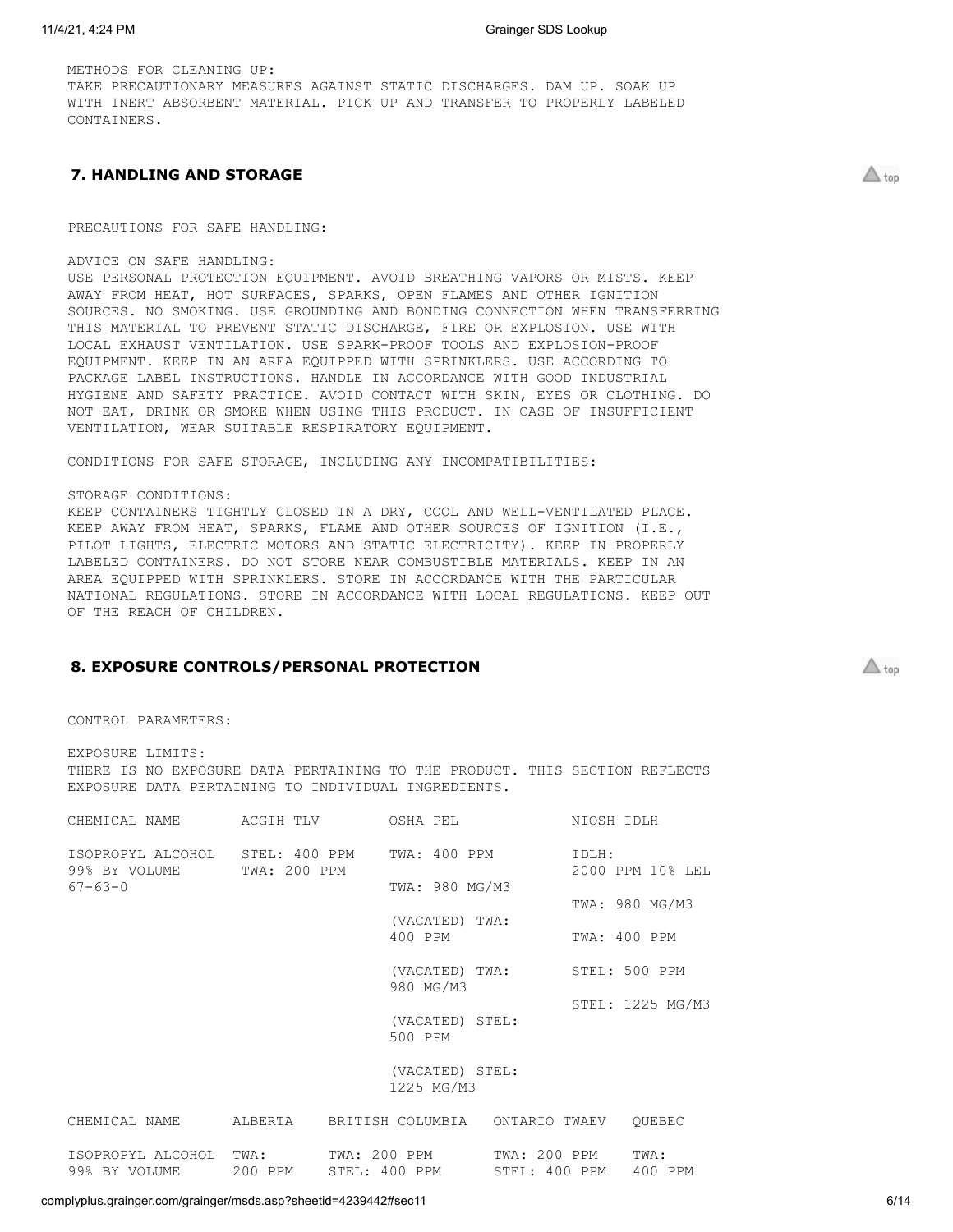67-63-0

| TWA:      | TWA:       |
|-----------|------------|
| 492 MG/M3 | 985 MG/M3  |
| STEL:     | STEL:      |
| 400 PPM   | 500 PPM    |
| STEL:     | STEL:      |
| 984 MG/M3 | 1230 MG/M3 |

OTHER EXPOSURE GUIDELINES: VACATED LIMITS REVOKED BY THE COURT OF APPEALS DECISION IN AFL-CIO V. OSHA, 965 F.2D 962 (11TH CIR., 1992). SEE SECTION 15 FOR NATIONAL EXPOSURE CONTROL PARAMETERS.

APPROPRIATE ENGINEERING CONTROLS:

ENGINEERING CONTROLS: SHOWERS EYEWASH STATIONS VENTILATION SYSTEMS.

INDIVIDUAL PROTECTION MEASURES, SUCH AS PERSONAL PROTECTIVE EQUIPMENT:

EYE/FACE PROTECTION: TIGHT SEALING SAFETY GOGGLES.

HAND PROTECTION: WEAR SUITABLE GLOVES. IMPERVIOUS GLOVES.

SKIN AND BODY PROTECTION: WEAR SUITABLE PROTECTIVE CLOTHING. LONG SLEEVED CLOTHING. CHEMICAL RESISTANT APRON. ANTISTATIC BOOTS.

RESPIRATORY PROTECTION:

NO PROTECTIVE EQUIPMENT IS NEEDED UNDER NORMAL USE CONDITIONS. IF EXPOSURE LIMITS ARE EXCEEDED OR IRRITATION IS EXPERIENCED, VENTILATION AND EVACUATION MAY BE REQUIRED.

## GENERAL HYGIENE CONSIDERATIONS:

HANDLE IN ACCORDANCE WITH GOOD INDUSTRIAL HYGIENE AND SAFETY PRACTICE. DO NOT EAT, DRINK OR SMOKE WHEN USING THIS PRODUCT. CONTAMINATED WORK CLOTHING SHOULD NOT BE ALLOWED OUT OF THE WORKPLACE. REGULAR CLEANING OF EQUIPMENT, WORK AREA AND CLOTHING IS RECOMMENDED. WASH HANDS BEFORE BREAKS AND IMMEDIATELY AFTER HANDLING THE PRODUCT. AVOID CONTACT WITH SKIN, EYES OR CLOTHING. WEAR SUITABLE GLOVES AND EYE/FACE PROTECTION.

# <span id="page-6-0"></span>**9. PHYSICAL AND CHEMICAL PROPERTIES**

PHYSICAL AND CHEMICAL PROPERTIES:

PHYSICAL STATE: WATER-THIN LIQUID

APPEARANCE: CLEAR, COLORLESS, WATER-THIN LIQUID

ODOR: ALCOHOL

COLOR: COLORLESS

ODOR THRESHOLD: NO DATA AVAILABLE

PROPERTY VALUES REMARKS METHOD

PH UNKNOWN

MELTING / FREEZING POINT NO DATA AVAILABLE NONE KNOWN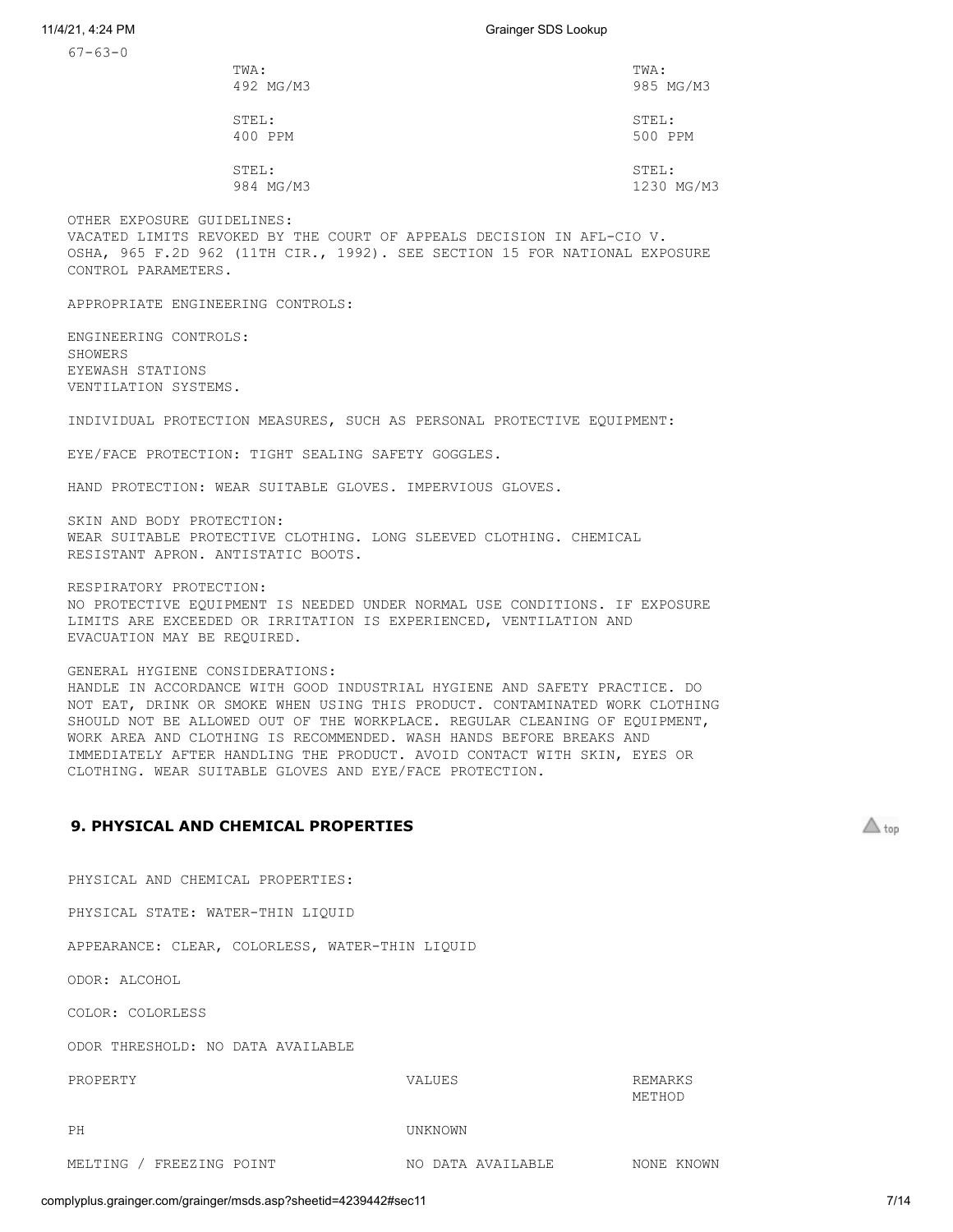| BOILING POINT / BOILING RANGE                        | NO DATA AVAILABLE                      | NONE KNOWN |
|------------------------------------------------------|----------------------------------------|------------|
| FLASH POINT                                          | 10 C / 50 F                            |            |
| EVAPORATION RATE                                     | NO DATA AVAILABLE                      | NONE KNOWN |
| FLAMMABILITY (SOLID, GAS)                            | NO DATA AVAILABLE                      | NONE KNOWN |
| FLAMMABILITY LIMIT IN AIR                            |                                        | NONE KNOWN |
| UPPER FLAMMABILITY LIMIT<br>LOWER FLAMMABILITY LIMIT | NO DATA AVAILABLE<br>NO DATA AVAILABLE |            |
| VAPOR PRESSURE                                       | NO DATA AVAILABLE                      | NONE KNOWN |
| VAPOR DENSITY                                        | NO DATA AVAILABLE                      | NONE KNOWN |
| RELATIVE DENSITY                                     | 0.78                                   |            |
| WATER SOLUBILITY                                     | MISCIBLE IN WATER                      |            |
| SOLUBILITY (IES)                                     | NO DATA AVAILABLE                      | NONE KNOWN |
| PARTITION COEFFICIENT N-OCTANOL/WATER                | 0                                      |            |
| AUTOIGNITION TEMPERATURE                             | NO DATA AVAILABLE                      | NONE KNOWN |
| DECOMPOSITION TEMPERATURE                            | NO DATA AVAILABLE                      | NONE KNOWN |
| KINEMATIC VISCOSITY                                  | NO DATA AVAILABLE                      | NONE KNOWN |
| DYNAMIC VISCOSITY                                    | NO DATA AVAILABLE                      | NONE KNOWN |
| OTHER INFORMATION:                                   |                                        |            |
| EXPLOSIVE PROPERTIES                                 | NO INFORMATION AVAILABLE               |            |
| OXIDIZING PROPERTIES                                 | NO INFORMATION AVAILABLE               |            |
| SOFTENING POINT                                      | NO INFORMATION AVAILABLE               |            |
| MOLECULAR WEIGHT                                     | NO INFORMATION AVAILABLE               |            |
| VOC CONTENT (%)                                      | NO INFORMATION AVAILABLE               |            |
| LIQUID DENSITY                                       | NO INFORMATION AVAILABLE               |            |
| BULK DENSITY                                         | NO INFORMATION AVAILABLE               |            |
| PARTICLE SIZE                                        | NO INFORMATION AVAILABLE               |            |
| PARTICLE SIZE DISTRIBUTION                           | NO INFORMATION AVAILABLE               |            |

# <span id="page-7-0"></span>**10. STABILITY AND REACTIVITY**

REACTIVITY: NO DATA AVAILABLE.

CHEMICAL STABILITY: STABLE UNDER RECOMMENDED STORAGE CONDITIONS.

POSSIBILITY OF HAZARDOUS REACTIONS: NONE UNDER NORMAL PROCESSING.

HAZARDOUS POLYMERIZATION: HAZARDOUS POLYMERIZATION DOES NOT OCCUR.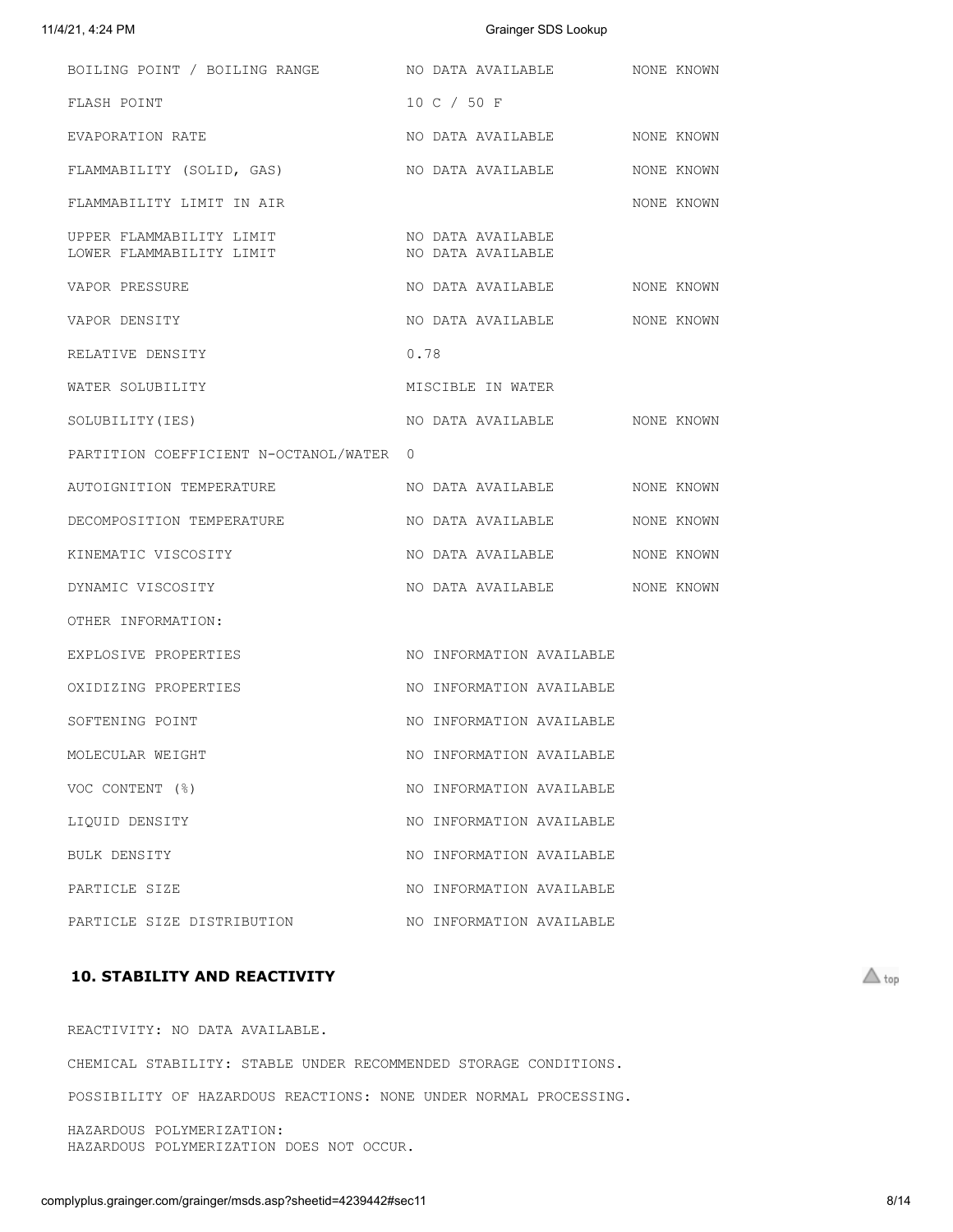WHEN USED IN ACCORDANCE WITH THE DIRECTIONS.

CONDITIONS TO AVOID: HEAT, FLAMES AND SPARKS.

INCOMPATIBLE MATERIALS: NONE KNOWN.

HAZARDOUS DECOMPOSITION PRODUCTS: CARBON OXIDES.

# <span id="page-8-0"></span>**11. TOXICOLOGICAL INFORMATION**

 $\triangle$  top

THERE IS NO DATA FOR THIS PRODUCT. THE INFORMATION INCLUDED IN THIS SECTION DESCRIBES THE POTENTIAL HAZARDS OF THE INDIVIDUAL INGREDIENTS.

INFORMATION ON LIKELY ROUTES OF EXPOSURE:

PRODUCT INFORMATION:

INHALATION: SPECIFIC TEST DATA FOR THE SUBSTANCE OR MIXTURE IS NOT AVAILABLE. MAY CAUSE IRRITATION OF RESPIRATORY TRACT. MAY CAUSE DROWSINESS OR DIZZINESS.

EYE CONTACT: SPECIFIC TEST DATA FOR THE SUBSTANCE OR MIXTURE IS NOT AVAILABLE. CAUSES SERIOUS EYE IRRITATION. (BASED ON COMPONENTS). MAY CAUSE REDNESS, ITCHING, AND PAIN.

SKIN CONTACT: SPECIFIC TEST DATA FOR THE SUBSTANCE OR MIXTURE IS NOT AVAILABLE. MAY CAUSE IRRITATION. PROLONGED CONTACT MAY CAUSE REDNESS AND IRRITATION.

INGESTION: SPECIFIC TEST DATA FOR THE SUBSTANCE OR MIXTURE IS NOT AVAILABLE. INGESTION MAY CAUSE GASTROINTESTINAL IRRITATION, NAUSEA, VOMITING AND DIARRHEA. HARMFUL IF SWALLOWED. (BASED ON COMPONENTS).

INFORMATION ON TOXICOLOGICAL EFFECTS:

SYMPTOMS: MAY CAUSE REDNESS AND TEARING OF THE EYES. INHALATION OF HIGH VAPOR CONCENTRATIONS MAY CAUSE SYMPTOMS LIKE HEADACHE, DIZZINESS, TIREDNESS, NAUSEA AND VOMITING.

NUMERICAL MEASURES OF TOXICITY:

ACUTE TOXICITY: THE FOLLOWING VALUES ARE CALCULATED BASED ON CHAPTER 3.1 OF THE GHS DOCUMENT: ATEMIX (ORAL): 1,889.00 MG/KG ATEMIX (DERMAL): 4,100.00 MG/KG ATEMIX (INHALATION-DUST/MIST): 73.30 MG/L

UNKNOWN ACUTE TOXICITY: 99% OF THE MIXTURE CONSISTS OF INGREDIENT(S) OF UNKNOWN TOXICITY

0% OF THE MIXTURE CONSISTS OF INGREDIENT(S) OF UNKNOWN ACUTE ORAL TOXICITY

0% OF THE MIXTURE CONSISTS OF INGREDIENT(S) OF UNKNOWN ACUTE DERMAL TOXICITY

99% OF THE MIXTURE CONSISTS OF INGREDIENT(S) OF UNKNOWN ACUTE INHALATION TOXICITY (GAS)

99% OF THE MIXTURE CONSISTS OF INGREDIENT(S) OF UNKNOWN ACUTE INHALATION TOXICITY (VAPOR)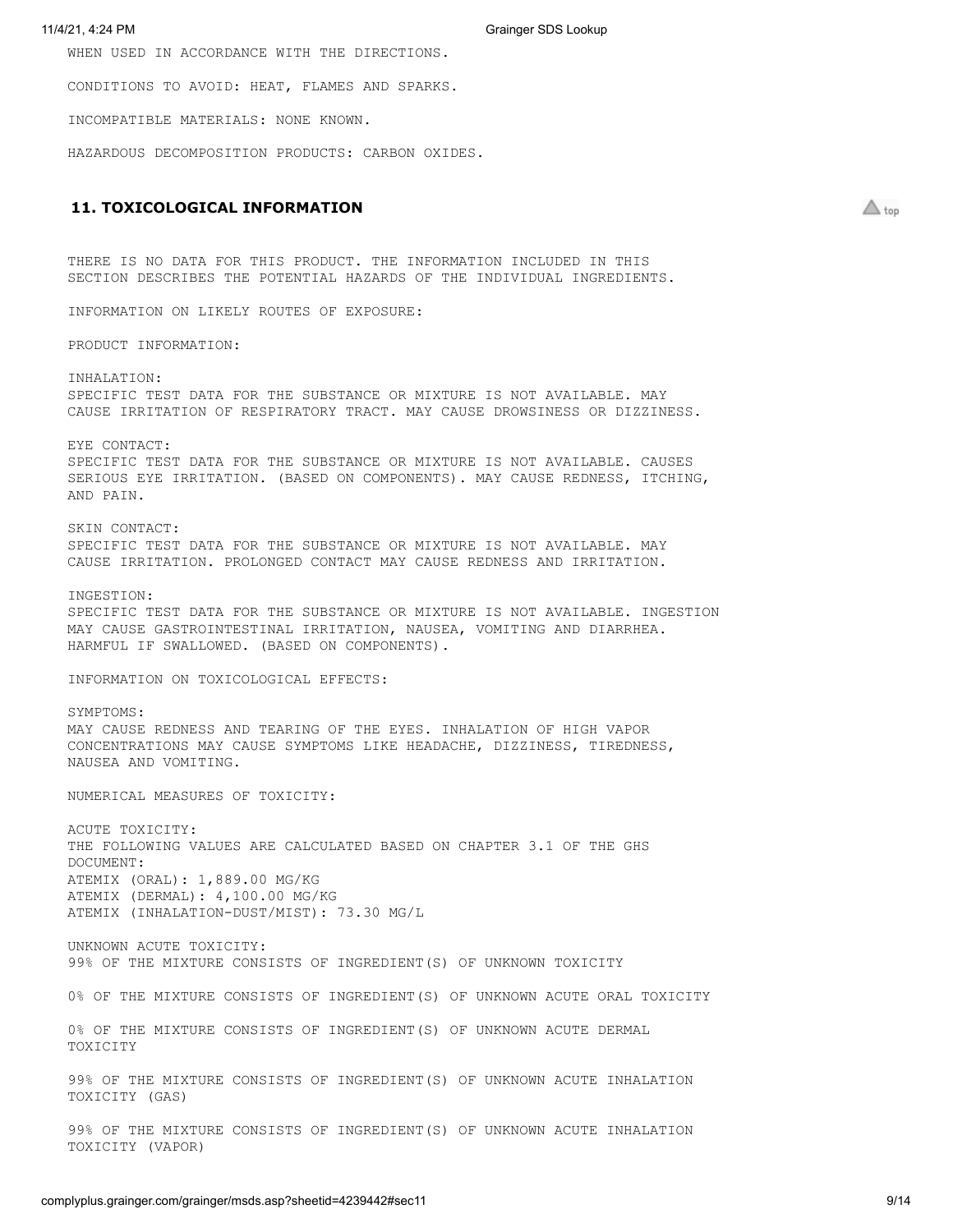0% OF THE MIXTURE CONSISTS OF INGREDIENT(S) OF UNKNOWN ACUTE INHALATION TOXICITY (DUST/MIST)

COMPONENT INFORMATION:

| CHEMICAL NAME                      | ORAL LD50              | DERMAL LD50               | INHALATION LC50             |
|------------------------------------|------------------------|---------------------------|-----------------------------|
| ISOPROPYL ALCOHOL<br>99% BY VOLUME | $=1870$ MG/KG<br>(RAT) | $=4059$ MG/KG<br>(RABBIT) | $=72600$ MG/M3<br>(RAT) 4 H |
| WATER                              | >90 ML/KG              |                           |                             |

(RAT)

DELAYED AND IMMEDIATE EFFECTS AS WELL AS CHRONIC EFFECTS FROM SHORT AND LONG-TERM EXPOSURE:

SKIN CORROSION/IRRITATION: MAY CAUSE SKIN IRRITATION.

SERIOUS EYE DAMAGE/EYE IRRITATION: CLASSIFICATION BASED ON DATA AVAILABLE FOR INGREDIENTS. IRRITATING TO EYES.

RESPIRATORY OR SKIN SENSITIZATION: NO INFORMATION AVAILABLE.

GERM CELL MUTAGENICITY: NO INFORMATION AVAILABLE.

CARCINOGENICITY: NO INFORMATION AVAILABLE.

THE TABLE BELOW INDICATES WHETHER EACH AGENCY HAS LISTED ANY INGREDIENT AS A CARCINOGEN.

| CHEMICAL NAME                                 | ACGIH | TARC.                                                  | NTP | OSHA        |
|-----------------------------------------------|-------|--------------------------------------------------------|-----|-------------|
| ISOPROPYL ALCOHOL<br>99% BY VOLUME<br>67-63-0 |       | GROUP 3 - NOT<br>CLASSIFIABLE AS<br>TO CARCINOGENICITY |     | X - PRESENT |
|                                               |       | IN HUMANS                                              |     |             |

REPRODUCTIVE TOXICITY: NO INFORMATION AVAILABLE.

STOT - SINGLE EXPOSURE: MAY CAUSE DROWSINESS OR DIZZINESS.

STOT - REPEATED EXPOSURE: NO INFORMATION AVAILABLE.

ASPIRATION HAZARD: NO INFORMATION AVAILABLE.

# <span id="page-9-0"></span>**12. ECOLOGICAL INFORMATION**

 $\triangle$  top

THERE IS NO ECOLOGICAL DATA ON THE PRODUCT. THE PRODUCT INGREDIENTS ARE EXPECTED TO BE SAFE FOR THE ENVIRONMENT AT CONCENTRATIONS PREDICTED UNDER NORMAL USE AND ACCIDENTAL SPILL SCENARIOS. PACKAGING COMPONENTS ARE COMPATIBLE WITH THE CONVENTIONAL SOLID WASTE MANAGEMENT PRACTICES.

ECOTOXICITY: THE ENVIRONMENTAL IMPACT OF THIS PRODUCT HAS NOT BEEN FULLY INVESTIGATED.

PERSISTENCE AND DEGRADABILITY: NO INFORMATION AVAILABLE.

BIOACCUMULATION: NO INFORMATION AVAILABLE.

MOBILITY: NO INFORMATION AVAILABLE.

OTHER ADVERSE EFFECTS: NO INFORMATION AVAILABLE.

# <span id="page-9-1"></span>**13. DISPOSAL CONSIDERATIONS**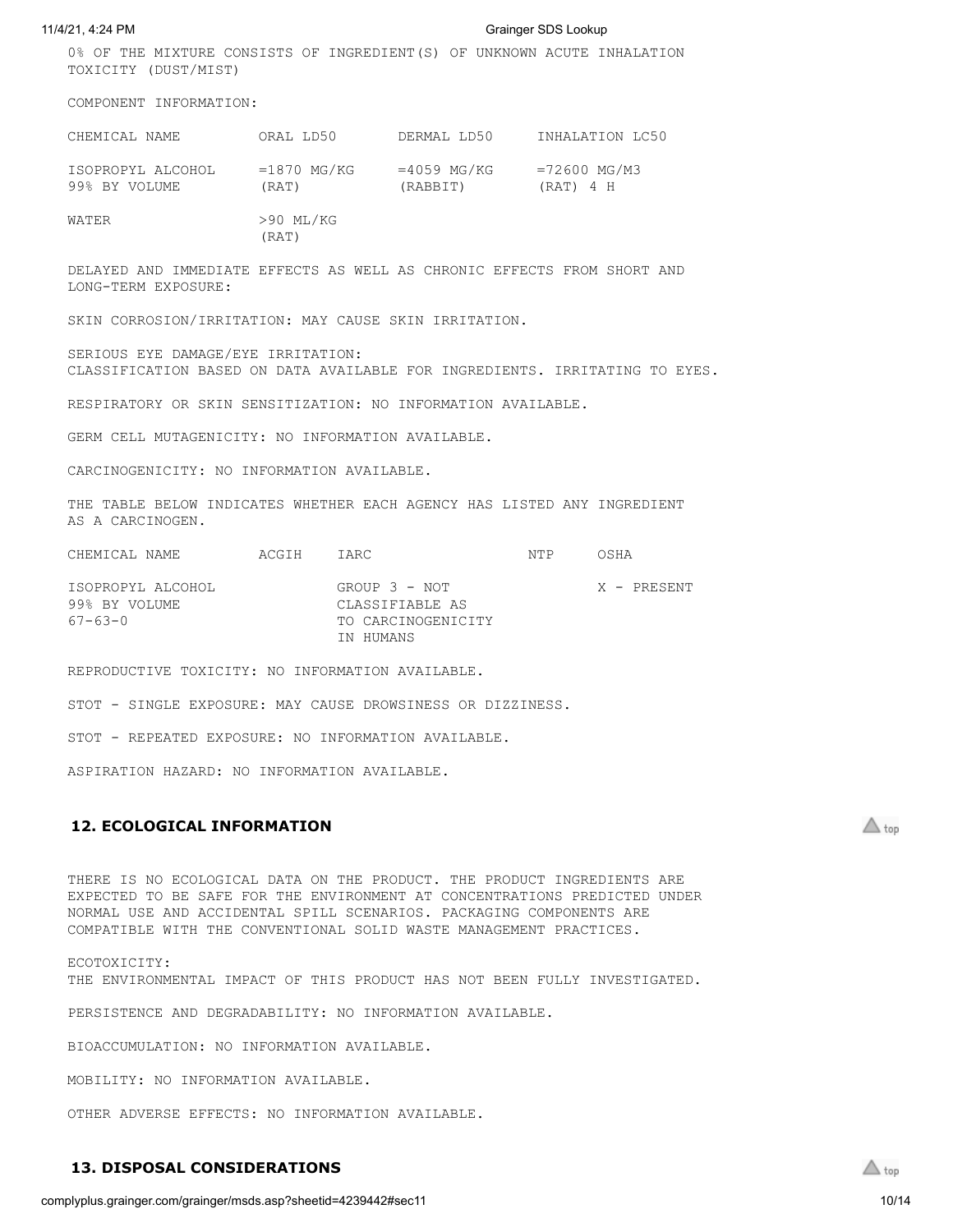WASTE TREATMENT METHODS:

WASTE FROM RESIDUES/UNUSED PRODUCTS: SHOULD NOT BE RELEASED INTO THE ENVIRONMENT. DISPOSE OF IN ACCORDANCE WITH LOCAL REGULATIONS. DISPOSE OF WASTE IN ACCORDANCE WITH ENVIRONMENTAL LEGISLATION.

CONTAMINATED PACKAGING: EMPTY CONTAINERS POSE A POTENTIAL FIRE AND EXPLOSION HAZARD. DO NOT CUT, PUNCTURE OF WELD CONTAINERS.

US EPA WASTE NUMBER: D001

CALIFORNIA WASTE CODES: 331

THIS PRODUCT CONTAINS ONE OR MORE SUBSTANCES THAT ARE LISTED WITH THE STATE OF CALIFORNIA AS A HAZARDOUS WASTE.

# <span id="page-10-0"></span>**14. TRANSPORT INFORMATION**

DOT: UN.NO.: UN1219 PROPER SHIPPING NAME: ISOPROPANOL SOLUTION HAZARD CLASS: 3 PACKING GROUP: II DESCRIPTION: UN1219, ISOPROPANOL SOLUTION, 3, II EMERGENCY RESPONSE GUIDE NUMBER: 129 TDG: UN-NO.: UN1219 PROPER SHIPPING NAME: ISOPROPANOL SOLUTION HAZARD CLASS: 3 PACKING GROUP: II DESCRIPTION: UN1219, ISOPROPANOL SOLUTION, 3, II MEX: UN-NO.: UN1219 PROPER SHIPPING NAME: ISOPROPANOL SOLUTION HAZARD CLASS: 3 PACKING GROUP: II DESCRIPTION: UN1219, ISOPROPANOL SOLUTION, 3, II ICAO: UN-NO.: UN1219 PROPER SHIPPING NAME: ISOPROPANOL SOLUTION HAZARD CLASS: 3 PACKING GROUP: II DESCRIPTION: UN1219, ISOPROPANOL SOLUTION, 3, II IATA: UN-NO.: UN1219 PROPER SHIPPING NAME: ISOPROPANOL SOLUTION HAZARD CLASS: 3 PACKING GROUP: II ERG CODE: 3L DESCRIPTION: UN1219, ISOPROPANOL SOLUTION, 3, II IMDG/IMO: UN-NO.: UN1219 PROPER SHIPPING NAME: ISOPROPANOL SOLUTION HAZARD CLASS: 3 PACKING GROUP: II EMS-NO.: F-E, S-D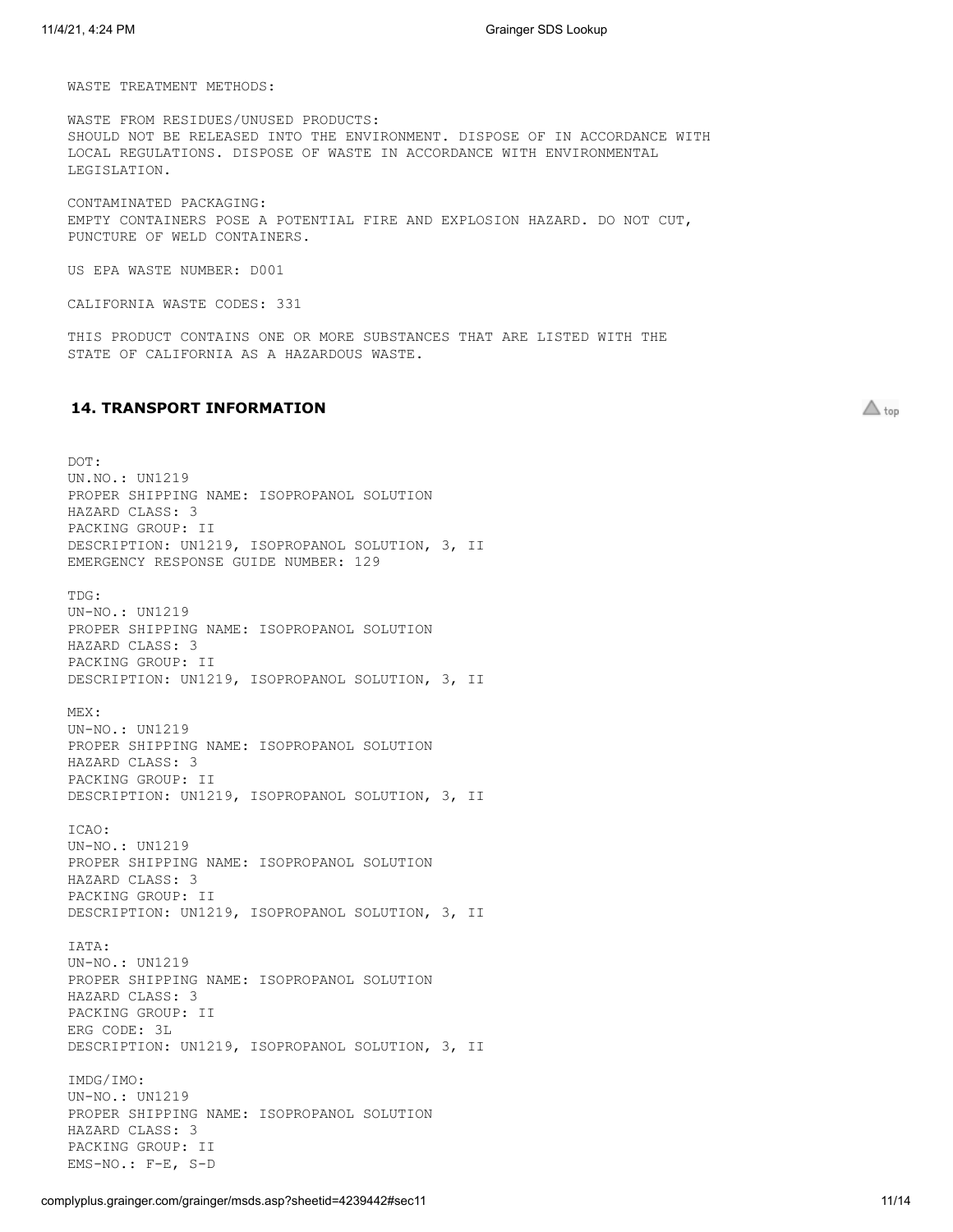11/4/21, 4:24 PM Grainger SDS Lookup DESCRIPTION: UN1219, ISOPROPANOL SOLUTION, 3, II, (10 DEG. C C.C.) RID: UN-NO.: UN1219 PROPER SHIPPING NAME: ISOPROPANOL SOLUTION HAZARD CLASS: 3 PACKING GROUP: II CLASSIFICATION CODE: F1 DESCRIPTION: UN1219, ISOPROPANOL SOLUTION, 3, II ADR/RID-LABELS: 3 ADR: UN-NO.: UN1219 PROPER SHIPPING NAME: ISOPROPANOL SOLUTION HAZARD CLASS: 3 PACKING GROUP: II CLASSIFICATION CODE: F1 TUNNEL RESTRICTION CODE: (D/E) DESCRIPTION: UN1219, ISOPROPANOL SOLUTION, 3, II, (D/E) ADN: UN-NO.: UN1219 PROPER SHIPPING NAME: ISOPROPANOL SOLUTION HAZARD CLASS: 3 PACKING GROUP: II CLASSIFICATION CODE: F1 SPECIAL PROVISIONS: 601 DESCRIPTION: UN1219, ISOPROPANOL SOLUTION, 3, II HAZARD LABELS: 3 LIMITED QUANTITY: 1 L VENTILATION: VE01

# <span id="page-11-0"></span>**15. REGULATORY INFORMATION**

SAFETY, HEALTH AND ENVIRONMENTAL REGULATIONS/LEGISLATION SPECIFIC FOR THE SUBSTANCE OR MIXTURE:

INTERNATIONAL REGULATIONS:

OZONE-DEPLETING SUBSTANCES (ODS): NOT APPLICABLE

PERSISTENT ORGANIC POLLUTANTS: NOT APPLICABLE

EXPORT NOTIFICATION REQUIREMENTS: NOT APPLICABLE

INTERNATIONAL INVENTORIES: TSCA: CONTACT SUPPLIER FOR INVENTORY COMPLIANCE STATUS. DSL/NDSL: CONTACT SUPPLIER FOR INVENTORY COMPLIANCE STATUS. EINECS/ELINCS: CONTACT SUPPLIER FOR INVENTORY COMPLIANCE STATUS. ENCS: CONTACT SUPPLIER FOR INVENTORY COMPLIANCE STATUS. KECL: CONTACT SUPPLIER FOR INVENTORY COMPLIANCE STATUS. PICCS: CONTACT SUPPLIER FOR INVENTORY COMPLIANCE STATUS. AICS: CONTACT SUPPLIER FOR INVENTORY COMPLIANCE STATUS.

LEGEND: TSCA: UNITED STATES TOXIC SUBSTANCES CONTROL ACT SECTION 8(B) INVENTORY

DSL/NDSL: CANADIAN DOMESTIC SUBSTANCES LIST/NON-DOMESTIC SUBSTANCES LIST

EINECS/ELINCS: EUROPEAN INVENTORY OF EXISTING CHEMICAL SUBSTANCES/EUROPEAN LIST OF NOTIFIED CHEMICAL SUBSTANCES

ENCS: JAPAN EXISTING AND NEW CHEMICAL SUBSTANCES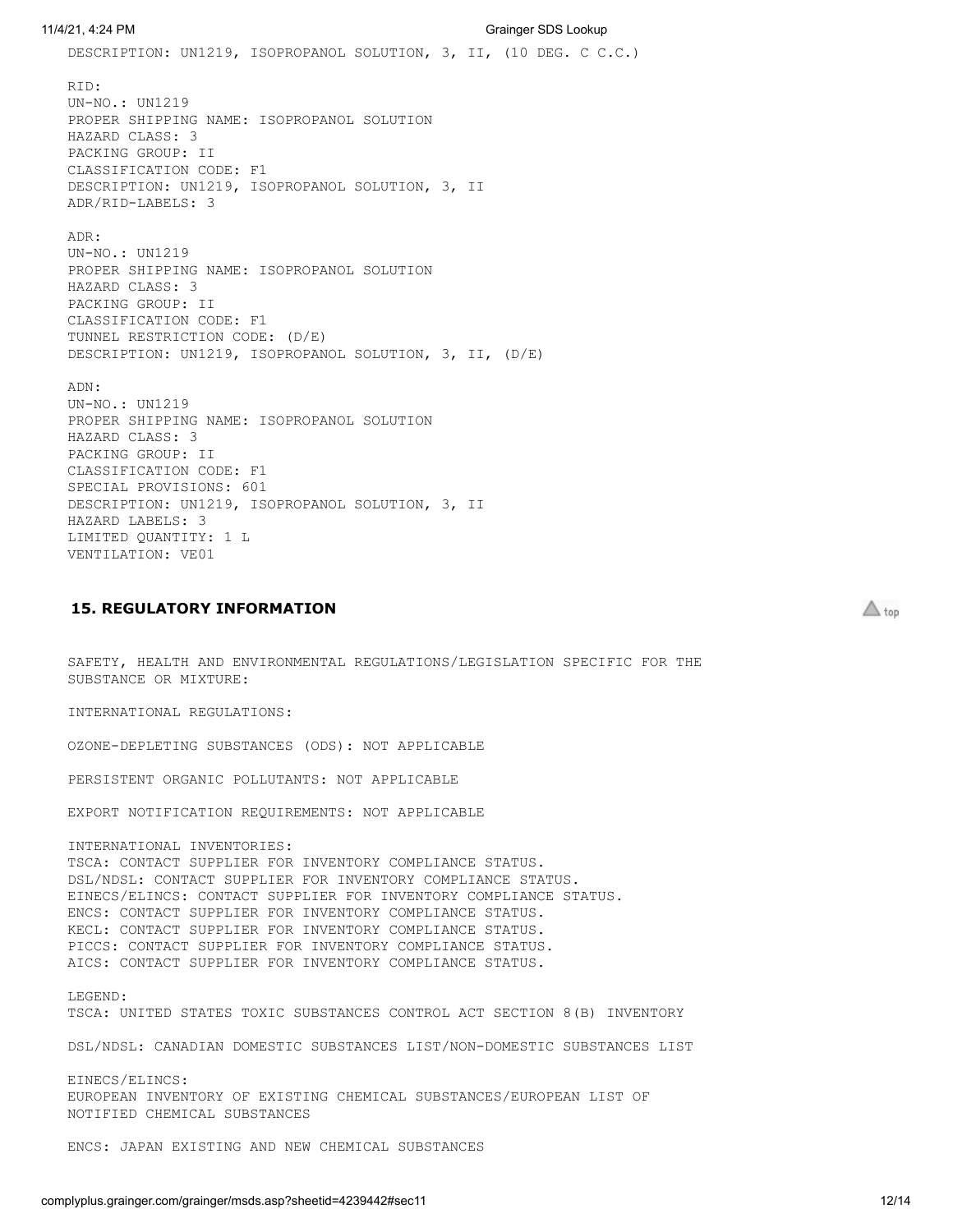KECL: KOREAN EXISTING AND EVALUATED CHEMICAL SUBSTANCES

PICCS: PHILIPPINES INVENTORY OF CHEMICALS AND CHEMICAL SUBSTANCES

AICS: AUSTRALIAN INVENTORY OF CHEMICAL SUBSTANCES

US FEDERAL REGULATIONS:

## SARA 313:

SECTION 313 OF TITLE III OF THE SUPERFUND AMENDMENTS AND REAUTHORIZATION ACT OF 1986 (SARA). THIS PRODUCT CONTAINS A CHEMICAL OR CHEMICALS WHICH ARE SUBJECT TO THE REPORTING REQUIREMENTS OF THE ACT AND TITLE 40 OF THE CODE OF FEDERAL REGULATIONS, PART 372

CHEMICAL NAME CAS NO. WEIGHT-% SARA 313 - THRESHOLD VALUES % ISOPROPYL ALCOHOL 67-63-0 50 - 100 1.0 99% BY VOLUME- 67-63-0

SARA 311/312 HAZARD CATEGORIES: SHOULD THIS PRODUCT MEET EPCRA 311/312 TIER REPORTING CRITERIA AT 40 CFR 370, REFER TO SECTION 2 OF THIS SDS FOR APPROPRIATE CLASSIFICATIONS. UNDER THE AMENDED REGULATIONS AT 40 CFR 370, EPCRA 311/312 TIER II REPORTING FOR THE 2017 CALENDAR YEAR WILL NEED TO BE CONSISTENT WITH UPDATED HAZARD CLASSIFICATIONS.

CWA (CLEAN WATER ACT): THIS PRODUCT DOES NOT CONTAIN ANY SUBSTANCES REGULATED AS POLLUTANTS PURSUANT TO THE CLEAN WATER ACT (40 CFR 122.21 AND 40 CFR 122.42)

## CERCLA:

THIS MATERIAL, AS SUPPLIED, DOES NOT CONTAIN ANY SUBSTANCES REGULATED AS HAZARDOUS SUBSTANCES UNDER THE COMPREHENSIVE ENVIRONMENTAL RESPONSE COMPENSATION AND LIABILITY ACT (CERCLA) (40 CFR 302) OR THE SUPERFUND AMENDMENTS AND REAUTHORIZATION ACT (SARA) (40 CFR 355). THERE MAY BE SPECIFIC REPORTING REQUIREMENTS AT THE LOCAL, REGIONAL, OR STATE LEVEL PERTAINING TO RELEASES OF THIS MATERIAL

US STATE REGULATIONS:

CALIFORNIA PROPOSITION 65 - NONE: THIS PRODUCT DOES NOT CONTAIN ANY PROPOSITION 65 CHEMICALS.

U.S. STATE RIGHT-TO-KNOW REGULATIONS:

| CHEMICAL NAME                                           | NEW<br>JERSEY | MASSACHUSETTS PENNSYLVANIA RHODE |              | ISLAND | ILLINOIS |
|---------------------------------------------------------|---------------|----------------------------------|--------------|--------|----------|
| ISOPROPYL ALCOHOL X X<br>99% BY VOLUME<br>$67 - 63 - 0$ |               |                                  | $\mathbf{X}$ | X.     |          |

# <span id="page-12-0"></span>**16. OTHER INFORMATION**

NFPA: HEALTH HAZARDS 2 FLAMMABILITY 3 INSTABILITY 0 PHYSICAL AND CHEMICAL PROPERTIES N/A HMIS: HEALTH HAZARDS 2 FLAMMABILITY 3 PHYSICAL HAZARDS 0

complyplus.grainger.com/grainger/msds.asp?sheetid=4239442#sec11 13/14